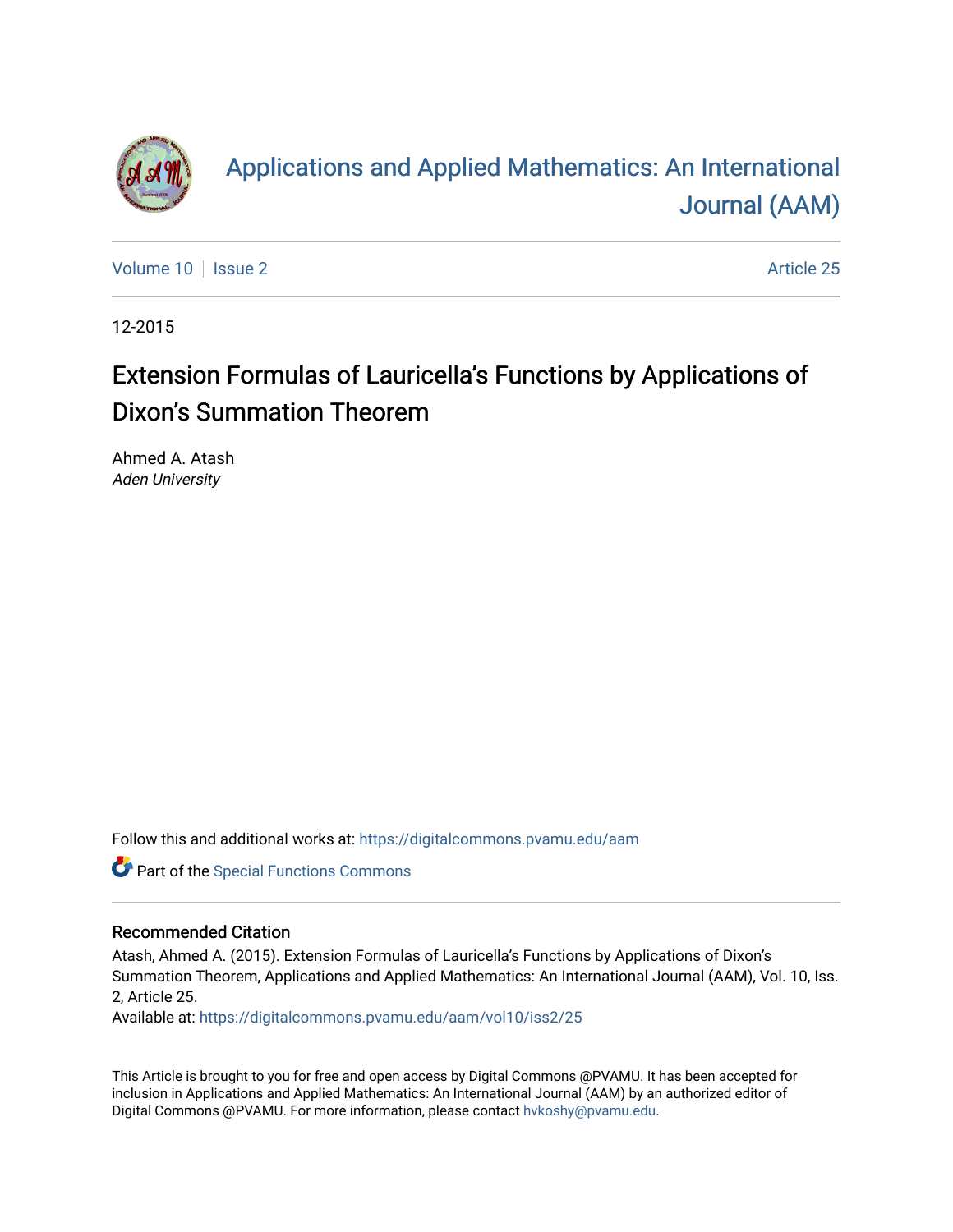

Available at <http://pvamu.edu/aam> Appl. Appl. Math. **ISSN: 1932-9466**

**Applications and Applied Mathematics:**  An International Journal **(AAM)**

**Vol. 10, Issue 2 (December 2015), pp. 1007-1018**

## **Extension Formulas of Lauricella's Functions by Applications of Dixon's Summation Theorem**

**Ahmed Ali Atash** 

Department of Mathematics Aden University, Aden, Yemen [ah-a-atash@hotmail.com](mailto:ah-a-atash@hotmail.com)

Received: January 20, 2015; Accepted: October 6, 2015

## **Abstract**

The aim of this research paper is to obtain two extension formulas for the first and second kind of Lauricella's functions of three variables with the help of generalized Dixon's summation theorem, which was obtained by Lavoie et al. In addition to this, two extension formulas for the second and third kind of Appell's functions are obtained as a consequence of the above mentioned results . Furthermore, some transformation formulas involving Exton's double hypergeometric series are obtained as an applications of our main results.

## **Keywords:** Pochhammer symbol; Gamma function; generalized hypergeometric function; Lauricella functions; Appell functions; Exton hypergeometric series; Dixon's theorem; Extension formulas

**MSC 2010 No**. : 33C20, 33C65, 33C70

## **1. Introduction**

In the usual notation, let  ${}_{p}F_{q}$  denote generalized hypergeometric function of one variable with *p* numerator parameters and *q* denominator parameters, defined by (see Srivastava and Manocha (1984, p.42) and Srivastava and Karlsson (1985, p.19))

$$
{}_{p}F_{q}\left[\begin{matrix}a_{1},..., a_{p}; \\ b_{1},..., b_{q}; \end{matrix}\right] = \sum_{n=0}^{\infty} \frac{(a_{1})_{n} .... (a_{p})_{n}}{(b_{1})_{n} .... (b_{q})_{n}} \frac{x^{n}}{n!},
$$
\n(1.1)

where 
$$
(a)_n
$$
 denotes the Pochhammer's symbol defined by  
\n
$$
(a)_n = \begin{cases} 1, & \text{if } n = 0, \\ a(a+1)(a+2)...(a+n-1), & \text{if } n = 1,2,3,... \end{cases}
$$
\n(1.2)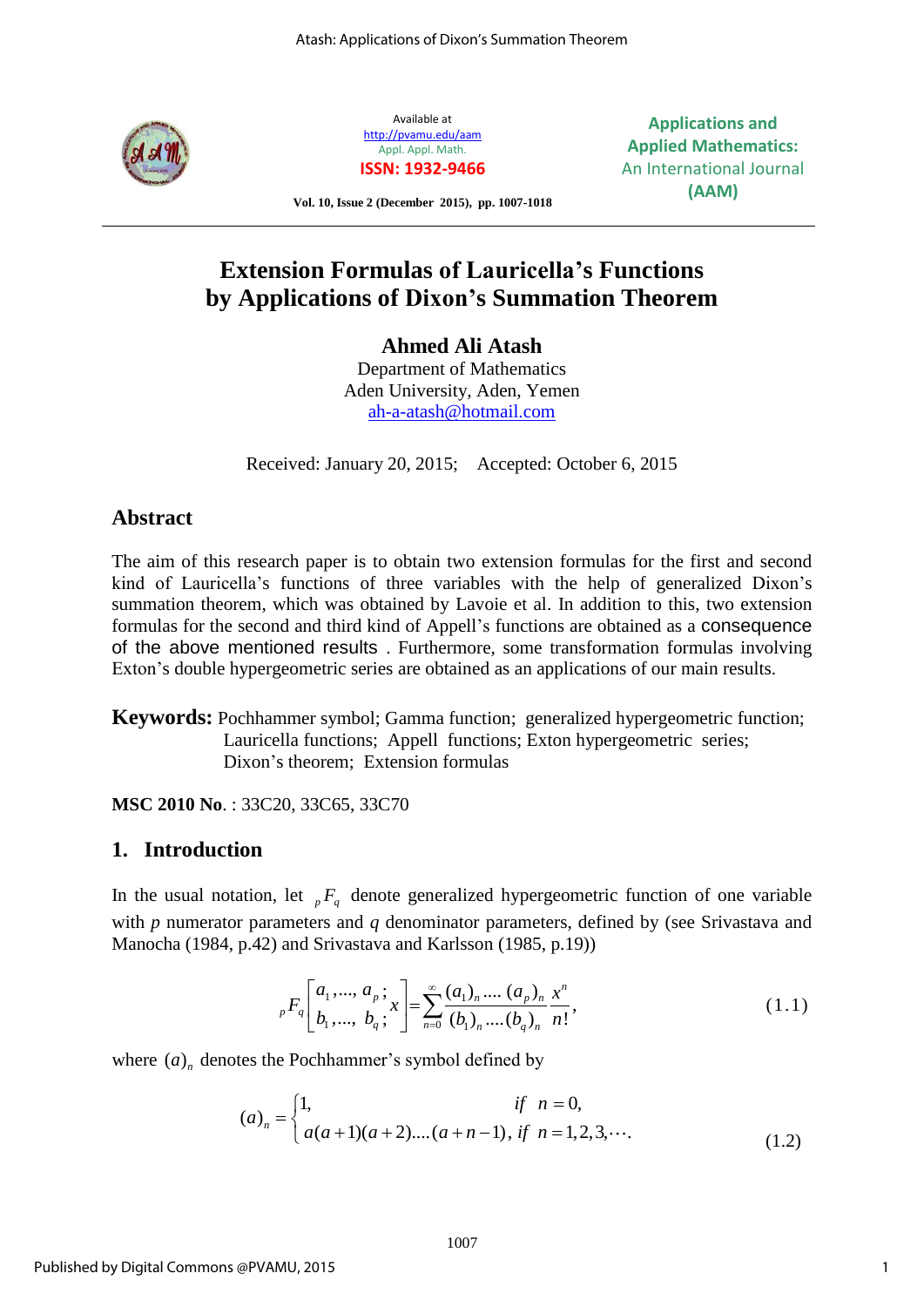The series (1.1) is convergent for  $|x| < \infty$  if  $p \leq q$  and for  $|x| < 1$  if  $p = q + 1$ , while it is divergent for all x,  $x \neq 0$  if  $p > q+1$ .

Furthermore, if we set

$$
w = \sum_{j=1}^{q} b_j - \sum_{j=1}^{p} a_j ,
$$

it is known that the series (1.1), with  $p = q + 1$ , is

- (i) absolutely convergent for  $|x| < 1$  if  $\text{Re}(w) > 0$ ,
- (ii) conditionally convergent for  $|x|=1$ ,  $x \ne 1$  if  $-1 < \text{Re}(w) \le 0$  and
- (iii) divergent for  $|x| = 1$  if  $\text{Re}(w) \le -1$ .

The Lauricella's functions  $F_A^{(n)}$  and  $F_B^{(n)}$  are defined and represented as follows (Srivastava and Manocha (1984, p.60))

$$
F_A^{(n)}(a, b_1, \dots, b_n; c_1, \dots, c_n; x_1, \dots, x_n)
$$
\n
$$
= \sum_{m_1, \dots, m_n=0}^{\infty} \frac{(a)_{m_1 + \dots + m_n} (b_1)_{m_1} \dots (b_n)_{m_n}}{(c_1)_{m_1} \dots (c_n)_{m_n}} \frac{x_1^{m_1}}{m_1!} \dots \frac{x_n^{m_n}}{m_n!},
$$
\n
$$
|x_1| + \dots + |x_n| < 1;
$$
\n
$$
F_B^{(n)}(a_1, \dots, a_n, b_1, \dots, b_n; c; x_1, \dots, x_n)
$$
\n
$$
= \sum_{m_1, \dots, m_n=0}^{\infty} \frac{(a_1)_{m_1} \dots (a_n)_{m_n} (b_1)_{m_1} \dots (b_n)_{m_n}}{(c)_{m_1 + \dots + m_n}} \frac{x_1^{m_1}}{m_1!} \dots \frac{x_n^{m_n}}{m_n!},
$$
\n
$$
\max\{|x_1|, \dots, |x_n|\} < 1.
$$
\n(1.4)

Clearly, we have

$$
F_A^{(2)} = F_2
$$
 and  $F_B^{(2)} = F_3$ ,

where *F*<sub>2</sub> and *F*<sub>3</sub> are Appell double hypergeometric functions (Srivastava and Manocha (1984, p.53))<br>  $F_2(a, b_1, b_2; c_1, c_2; x, y) = \sum_{n=0}^{\infty} \frac{(a)_{m+n} (b_1)_m (b_2)_n}{(c_1) (c_2)} \frac{x^m}{m!} \frac{y^n}{n!}$ (1984, p.53))  $\sum_{n=1}^{m}$ 

$$
F_2(a,b_1,b_2;c_1,c_2;x,y) = \sum_{m,n=0}^{\infty} \frac{(a)_{m+n}(b_1)_m(b_2)_n}{(c_1)_m(c_2)_n} \frac{x^m}{m!} \frac{y^n}{n!},
$$

(1.5)

$$
|x_1|+\cdots+|x_n|<1;
$$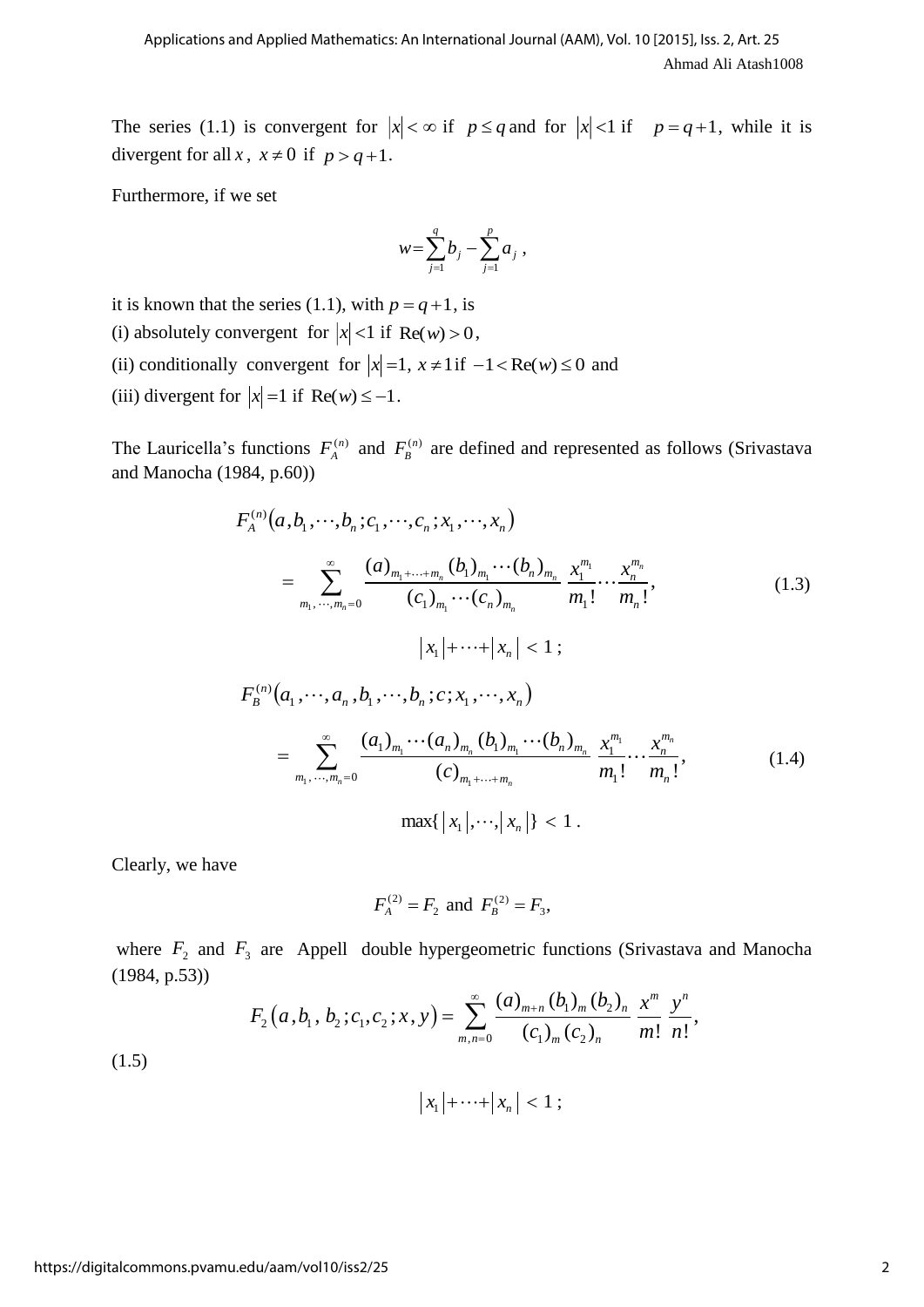AAM: Intern. J, Vol. 10, Issue 2 (December 2015) 1009

$$
F_3(a_1, a_2, b_1, b_2; c; x, y) = \sum_{m,n=0}^{\infty} \frac{(a_1)_m (a_2)_n (b_1)_m (b_2)_n}{(c)_{m+n}} \frac{x^m}{m!} \frac{y^n}{n!},
$$
(1.6)  

$$
\max\{|x_1|, \dots, |x_n|\} < 1.
$$

In 1982, Exton (1982, p.137) defined the following double hypergeometric series :

$$
X\frac{A:B; B'[a):(b); (b');}{C:D; D'_{\lfloor}(c):(d); (d');} x, y\bigg] = \sum_{m,n=0}^{\infty} \frac{((a))_{2m+n}((b))_m ((b'))_n x^m y^n}{((c))_{2m+n} ((d))_m ((d'))_n m! n!}, \qquad (1.7)
$$

which is the generalization and unification of Horn's non-confluent double hypergeometric function  $H_4$ (Srivastava and Manocha (1984, p.57)) and Horn's confluent double hypergeometric function  $H_7$  (Srivastava and Manocha (1984, p.57)). For the sake of convenience the symbol  $((a))_m$  denotes the product  $\prod_{i=1}^m (a_i)_m$ *A*  $\prod_{j=1} (a_j)_{m}$ .

In the theory of hypergeometric and generalized hypergeometric series, Dixon's summation theorem for the sum of a  ${}_{3}F_{2}(1)$  play an important role. Applications of the above mentioned theorem are now well known ( see, for example Bailey (1932), Lavoie et al. (1994), Kim et al. (2010 ), Lee and Kim (2010), Shekhawat (2012) and Shekhawat and Thakore (2013)). The aim of this paper is to obtain two extension formulas for the Lauricella's functions  $F_A^{(3)}$  and  $F_B^{(3)}$  with the help of the following generalized Dixon's theorem Lavoie et al. (1994):

$$
{}_{3}F_{2}\left[1+a-b+i,1+a-c+i+j;1\right]
$$
\n
$$
=\frac{2^{-2c+i+j}\Gamma(1+a-b+i)\Gamma(1+a-c+i+j)\Gamma(b-\frac{1}{2}|i|-\frac{1}{2}i)\Gamma(c-\frac{1}{2}(i+j+|i+j|))}{\Gamma(b)\Gamma(c)\Gamma(1+a-2c+i+j)\Gamma(1+a-b-c+i+j)}
$$
\n
$$
\times\left\{A_{i,j}\frac{\Gamma(\frac{1}{2}a-c+\frac{1}{2}+[\frac{i+j+1}{2}])\Gamma(\frac{1}{2}a-b-c+1+i+[\frac{j+1}{2}])}{\Gamma(\frac{1}{2}a+\frac{1}{2})\Gamma(\frac{1}{2}a-b+1+[\frac{i}{2}])}\right\}
$$
\n
$$
+B_{i,j}\frac{\Gamma(\frac{1}{2}a-c+1+[\frac{i+j}{2}])\Gamma(\frac{1}{2}a-b-c+\frac{3}{2}+i+[\frac{j}{2}])}{\Gamma(\frac{1}{2}a)\Gamma(\frac{1}{2}a-b+\frac{1}{2}+[\frac{i+1}{2}])}\right\},
$$
\n
$$
(1.8)
$$
\n
$$
(R(a-2b-2c) > -2-2i-j; i=-3,-2,-1,0,1,2; j=0,1,2,3),
$$

where [x] denotes the greatest integer less than or equal to x and  $|x|$  denotes the usual absolute value of x. The coefficients  $A_{i,j}$  *and*  $B_{i,j}$  are given respectively in (Lavoie et al., 1994) When  $i = j = 0$ , (1.11) reduces immediately to the classical Dixon's summation theorem Rainville (1960, p.92); (see also Bailey (1932, p.13))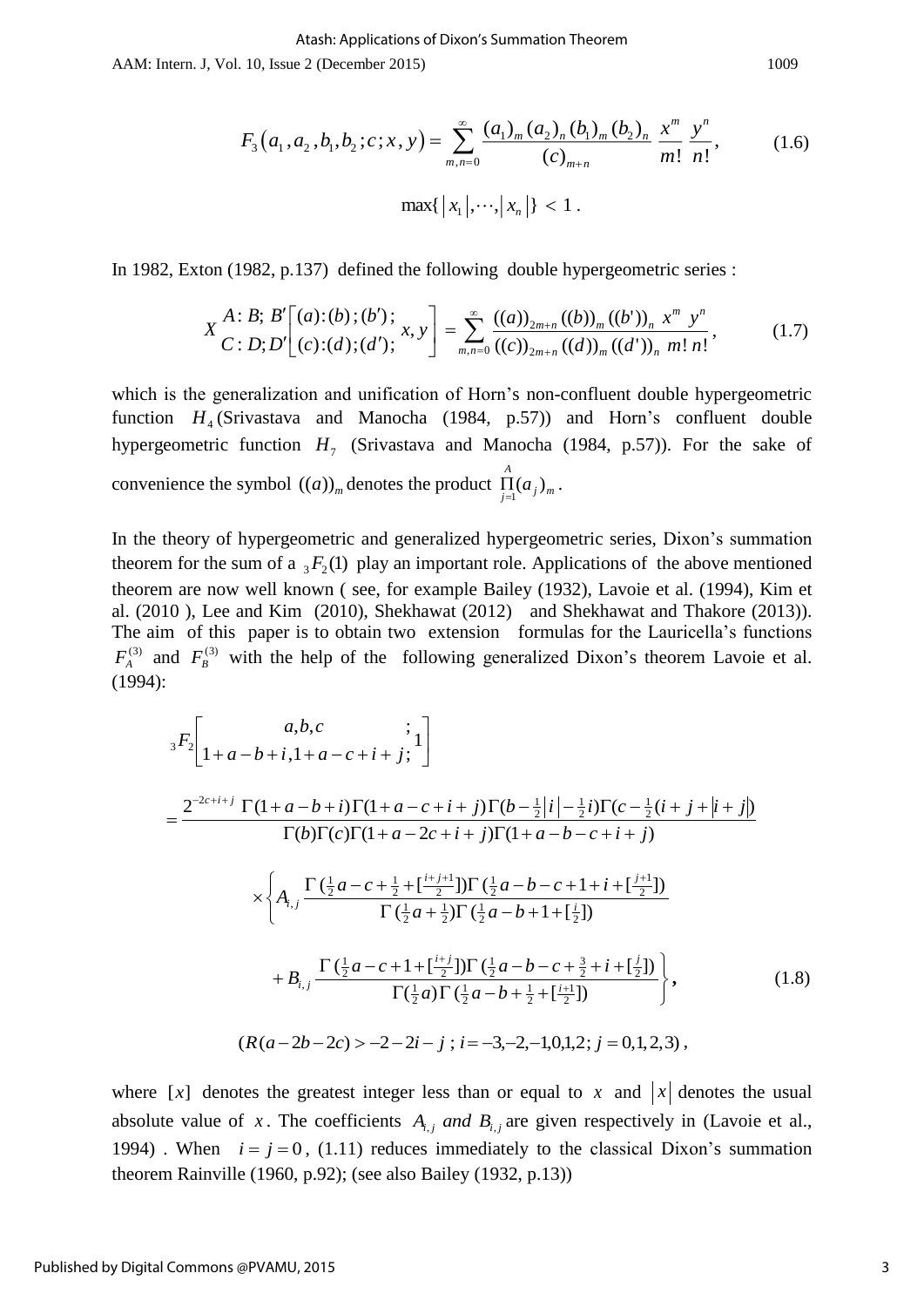Ahmad Ali Atash1010 Applications and Applied Mathematics: An International Journal (AAM), Vol. 10 [2015], Iss. 2, Art. 25

Applications and Applied Mathematics: An International Journal (AAM), Vol. 10 [2015], Iss. 2, Art. 25

\nAhmad Ali Atash1010

\n
$$
{}_{3}F_{2}\left[\begin{array}{cc} a,b,c \\ 1+a-b,1+a-c \end{array}; 1\right] = \frac{\Gamma\left(1+\frac{1}{2}a\right)\Gamma\left(1+a-b\right)\Gamma\left(1+a-c\right)\Gamma\left(1+\frac{1}{2}a-b-c\right)}{\Gamma\left(1+a\right)\Gamma(1+\frac{1}{2}a-b)\Gamma\left(1+\frac{1}{2}a-c\right)\Gamma\left(1+a-b-c\right)}\tag{1.9}
$$

 $((R(a-2b-2c) > -2)$ .

We also require the following well-known identities Srivastava and Karlsson (1985, p.16-17)

$$
(a)_n = \frac{\Gamma(a+n)}{\Gamma(a)}, \quad a \neq 0, -1, -2, \cdots,
$$
  

$$
\Gamma(\frac{1}{2})\Gamma(1+a) = 2^a \Gamma(\frac{1}{2} + \frac{1}{2}a)\Gamma(1+\frac{1}{2}a),
$$
 (1.10)

$$
\Gamma(a) \tag{1.10}
$$
\n
$$
\Gamma\left(\frac{1}{2}\right)\Gamma\left(1+a\right) = 2^a \Gamma\left(\frac{1}{2} + \frac{1}{2}a\right)\Gamma\left(1+\frac{1}{2}a\right), \tag{1.11}
$$

$$
(a)_{2n} = 2^{2n} \left(\frac{1}{2}a\right)_n \left(\frac{1}{2}a + \frac{1}{2}\right)_n \tag{1.12}
$$

$$
\frac{\Gamma(a-n)}{\Gamma(a)} = \frac{(-1)^n}{(1-a)_n}
$$
\n(1.13)

$$
(2n)! = 2^{2n} \left(\frac{1}{2}\right)_n n! \tag{1.14}
$$

$$
(2n+1)! = 2^{2n} \left(\frac{3}{2}\right)_n n!.
$$
\n(1.15)

## **2. Main Extension Formulas**

In this section, the following extension formulas will be established :

### **Formula 1.**

$$
F_A^{(3)}(a, a', b-i, b; d, c, c+i+j; x, y, -y)
$$

$$
= \sum_{m=0}^{\infty} \sum_{n=0}^{\infty} \frac{(a)_{m+2n} (a')_m (b-i)_{2n} x^m (-y^2/4)^n}{(d)_m (c)_{2n} m! n!}
$$

$$
\times \frac{2^{2(2n+c-1)+i+j}\Gamma(1-b+i-2n)\Gamma(c+i+j)\Gamma(b-\frac{1}{2}|i|-\frac{1}{2}i)\Gamma(1-2n-c-\frac{1}{2}(i+j+|i+j|-\frac{1}{2}i))}{\Gamma(b)\Gamma(1-c-2n)\Gamma(2c-1+i+j+2n)\Gamma(c-b+i+j)}
$$

$$
\times C_{i,j} \frac{\Gamma(n+c-\frac{1}{2}+[\frac{i+j+1}{2}])\Gamma(n-b+c+i+[\frac{j+1}{2}])}{\Gamma(\frac{1}{2})\Gamma(1-b-n+[\frac{i}{2}])}
$$

$$
-\frac{ay}{2}\sum_{m=0}^{\infty}\sum_{n=0}^{\infty}\frac{(a+1)_{m+2n}(a')_{m}(b-i)_{2n+1}x^{m}(-y^{2}/4)^{n}}{(d)_{m}(c)_{2n+1}m!n!}
$$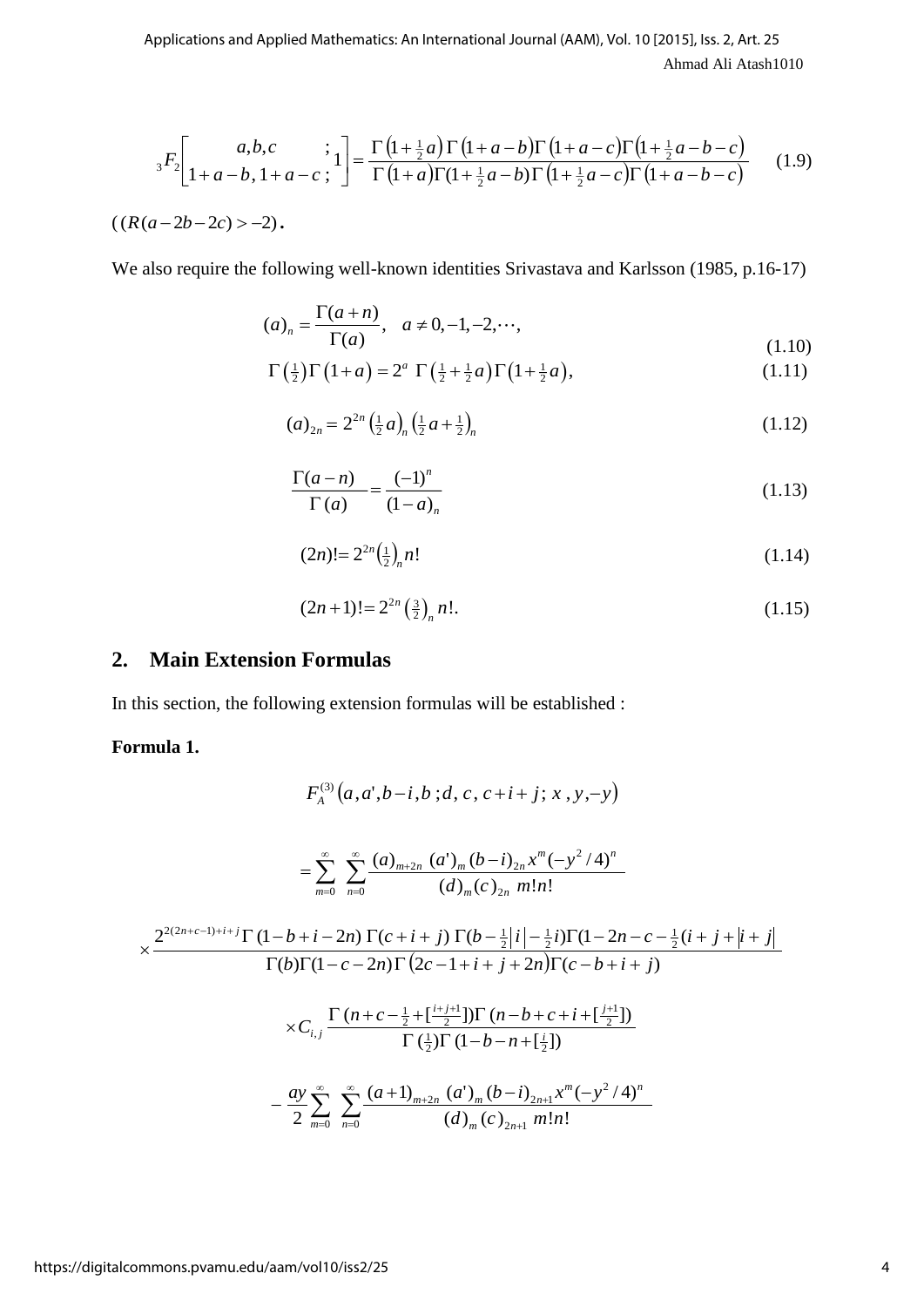AAM: Intern. J, Vol. 10, Issue 2 (December 2015) 1011

$$
\times \frac{2^{2(c+2n)+i+j}\Gamma(i-b-2n)\Gamma(c+i+j)\Gamma(b-\frac{1}{2}|i|-\frac{1}{2}i)\Gamma(-2n-c-\frac{1}{2}(i+j+|i+j|))}{\Gamma(b)\Gamma(-2n-c)\Gamma(2c+i+j+2n)\Gamma(c-b+i+j)} \times D_{i,j} \frac{\Gamma(\frac{1}{2}+n+c+\frac{i+j}{2}])\Gamma(1+n-b+c+i+\frac{j}{2}])}{\Gamma(\frac{1}{2})\Gamma(-n-b+\frac{1}{2}i)} , \qquad (2.1)
$$

for  $i = -3, -2, -1, 0, 1, 2$  and  $j = 0, 1, 2, 3$ .

The coefficients  $C_{i,j}$ ,  $D_{i,j}$  can be obtained from the coefficients  $A_{i,j}$ ,  $B_{i,j}$  by replacing  $a, c$  by  $-2n$ ,  $1-c-2n$  and  $-2n-1$ ,  $-c-2n$  respectively.

#### **Formula 2.**

$$
F_B^{(3)}(a,b-i,b,c,d-i-j,d;e;x,y,-y)
$$
\n
$$
= \sum_{m=0}^{\infty} \sum_{n=0}^{\infty} \frac{(a)_m (c)_m (b-i)_{2n} (d-i-j)_{2n} x^m (-y^2/4)^n}{(e)_{m+2n} m!n!}
$$
\n
$$
\times \frac{2^{-2d+i+j} \Gamma(1-b+i-2n) \Gamma(1-d-2n+i+j) \Gamma(b-\frac{1}{2}|i|-\frac{1}{2}i) \Gamma(d-\frac{1}{2}(i+j+i+j-1))}{\Gamma(b) \Gamma(d) \Gamma(1-2d+i+j-2n) \Gamma(1-b-d+i+j-2n)}
$$
\n
$$
\times G_{i,j} \frac{\Gamma(\frac{1}{2}-d-n+\frac{1+i+1}{2}) \Gamma(1-n-b-d+i+\frac{1+i+1}{2})}{\Gamma(\frac{1}{2}) \Gamma(1-b-n+\frac{1}{2})}
$$
\n
$$
- \frac{y}{2e} \sum_{m=0}^{\infty} \sum_{n=0}^{\infty} \frac{(a)_m (c)_m (b-i)_{2n+1} (d-i-j)_{2n+1} x^m (-y^2/4)^n}{(e+1)_{m+2n} m!n!}
$$
\n
$$
\times \frac{2^{-2d+i+j} \Gamma(i-b-2n) \Gamma(i+j-d-2n) \Gamma(b-\frac{1}{2}|i|-\frac{1}{2}i) \Gamma(d-\frac{1}{2}(i+j+|i+j|))}{\Gamma(b) \Gamma(d) \Gamma(i+j-2d-2n) \Gamma(i+j-b-d-2n)}
$$
\n
$$
\times H_{i,j} \frac{\Gamma(\frac{1}{2}-n-d+\frac{1+i+1}{2}) \Gamma(1-n-b-d+i+\frac{1}{2})}{\Gamma(\frac{1}{2}) \Gamma(-n-b+\frac{1+i+1}{2})}
$$
\n
$$
\therefore 0.123
$$
\n(2.2)

for  $i = -3, -2, -1, 0, 1, 2$  and  $j = 0, 1, 2, 3$ .

The coefficients  $G_{i,j}$ ,  $H_{i,j}$  can be obtained from the coefficients  $A_{i,j}$ ,  $B_{i,j}$  by replacing a by  $-2n$  and  $-2n-1$ , respectively.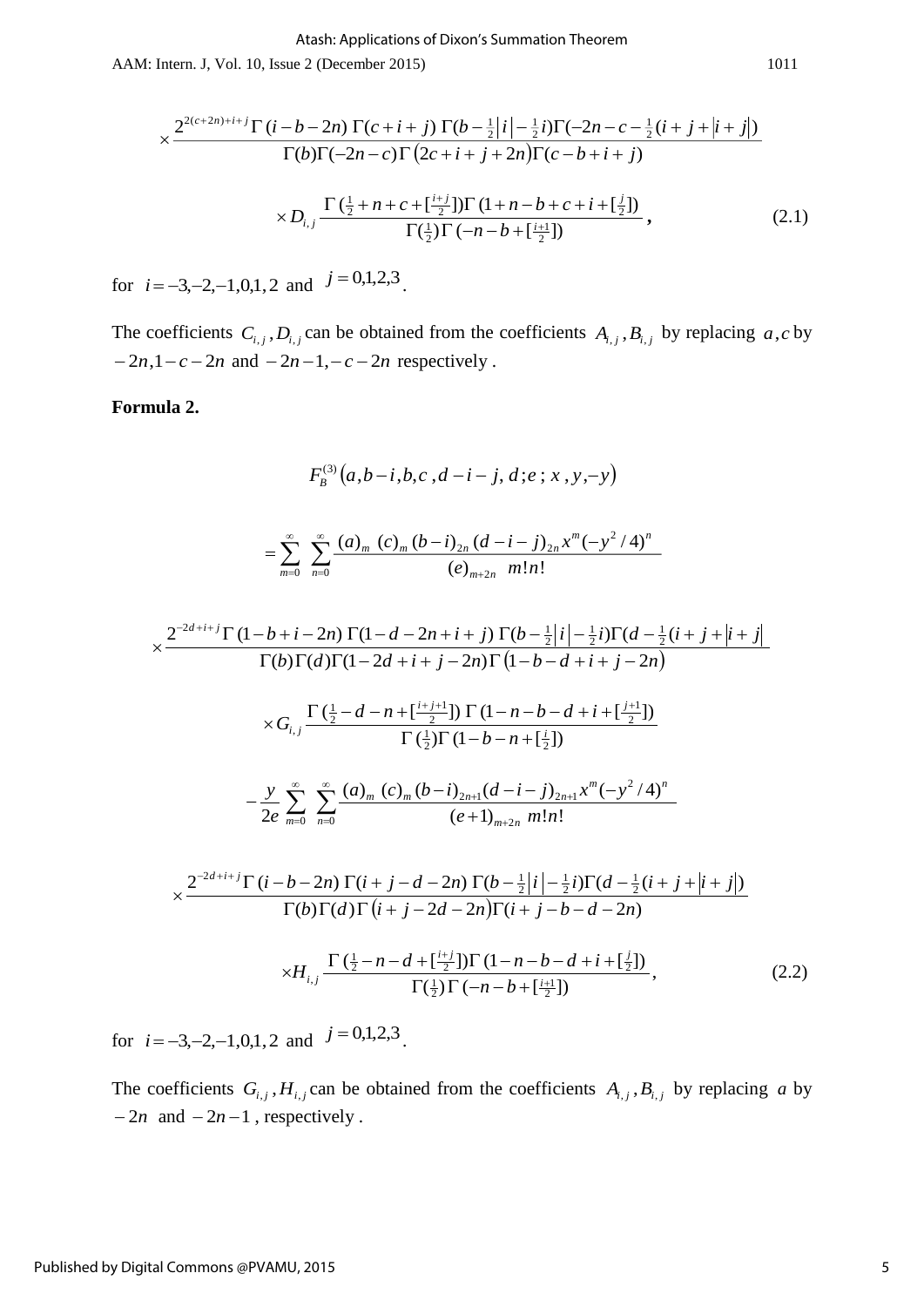**Proof of Formula 1.** : Denoting the left hand side of (2.1) by S, expanding  $F_A^{(3)}$  in a power series and using the results Srivastava and Karlsson (1985, p.17)

$$
(a)_{m+n} = (a)_m (a+m)_n \tag{2.3}
$$

$$
\sum_{m=0}^{\infty} \sum_{n=0}^{\infty} A(n,m) = \sum_{m=0}^{\infty} \sum_{n=0}^{m} A(n,m-n),
$$
 (2.4)

we get

$$
S = \sum_{m=0}^{\infty} \frac{(a)_m (a')_m x^m}{(d)_m m!} \sum_{n=0}^{\infty} \sum_{p=0}^n \frac{(a+m)_n (b-i)_{n-p} (b)_p (-1)^p y^n}{(c)_{n-p} (c+i+j)_p (n-p)! p!}.
$$
 (2.5)

Next, using the identities Srivastava and Karlsson (1985, p.17)

$$
(a)_{m-n} = \frac{(-1)^n (a)_m}{(1 - a - m)_n}, 0 \le n \le m \quad \text{and} \quad (m - n)! = \frac{(-1)^n m!}{(-m)_n}, 0 \le n \le m \quad (2.6)
$$

we get

$$
S = \sum_{m=0}^{\infty} \sum_{n=0}^{\infty} \frac{(a)_{m+n} (a')_m (b-i)_n x^m y^n}{(d)_m (c)_n m! n!} {}_3F_2 \begin{bmatrix} -n, b, 1-c-n \\ 1-b-n+i, c+i+j \end{bmatrix} .
$$
 (2.7)

By the application of generalized Dixon's theorem (1.8), (2.7) becomes

$$
S = \sum_{m=0}^{\infty} \sum_{n=0}^{\infty} \frac{(a)_{m+n} (a')_m (b-i)_n x^m y^n}{(d)_m (c)_n m! n!}
$$
  
 
$$
\times \frac{2^{2(n+c-1)+i+j} \Gamma(1-b+i-n) \Gamma(c+i+j) \Gamma(b-\frac{1}{2}|i|-\frac{1}{2}i) \Gamma(1-n-c-\frac{1}{2}(i+j+|i+j|-\frac{1}{2}i))}{\Gamma(b) \Gamma(1-c-n) \Gamma(2c-1+i+j+n) \Gamma(c-b+i+j)}
$$

$$
\times \Big\{A'_{i,j}A(b,c,n) + B'_{i,j}B(b,c,n)\Big\},\tag{2.8}
$$

where

$$
A(b,c,n) = \frac{\Gamma\left(\frac{1}{2}n+c-\frac{1}{2}+\left[\frac{i+j+1}{2}\right]\right)\Gamma\left(\frac{1}{2}n-b+c+i+\left[\frac{i+1}{2}\right]\right)}{\Gamma\left(\frac{1}{2}-\frac{1}{2}n\right)\Gamma\left(1-b-\frac{1}{2}n+\left[\frac{i}{2}\right]\right)}
$$
(2.9)

$$
I\left(\frac{1}{2} - \frac{1}{2}n\right)I\left(1 - b - \frac{1}{2}n + \left[\frac{1}{2}\right]\right)
$$
\n
$$
B(b, c, n) = \frac{\Gamma\left(\frac{1}{2}n + c + \left[\frac{i+j}{2}\right]\right)\Gamma\left(\frac{1}{2}n - b + c + \frac{1}{2} + i + \left[\frac{j}{2}\right]\right)}{\Gamma\left(-\frac{1}{2}n\right)\Gamma\left(-\frac{1}{2}n - b + \frac{1}{2} + \left[\frac{i+1}{2}\right]\right)}.
$$
\n(2.10)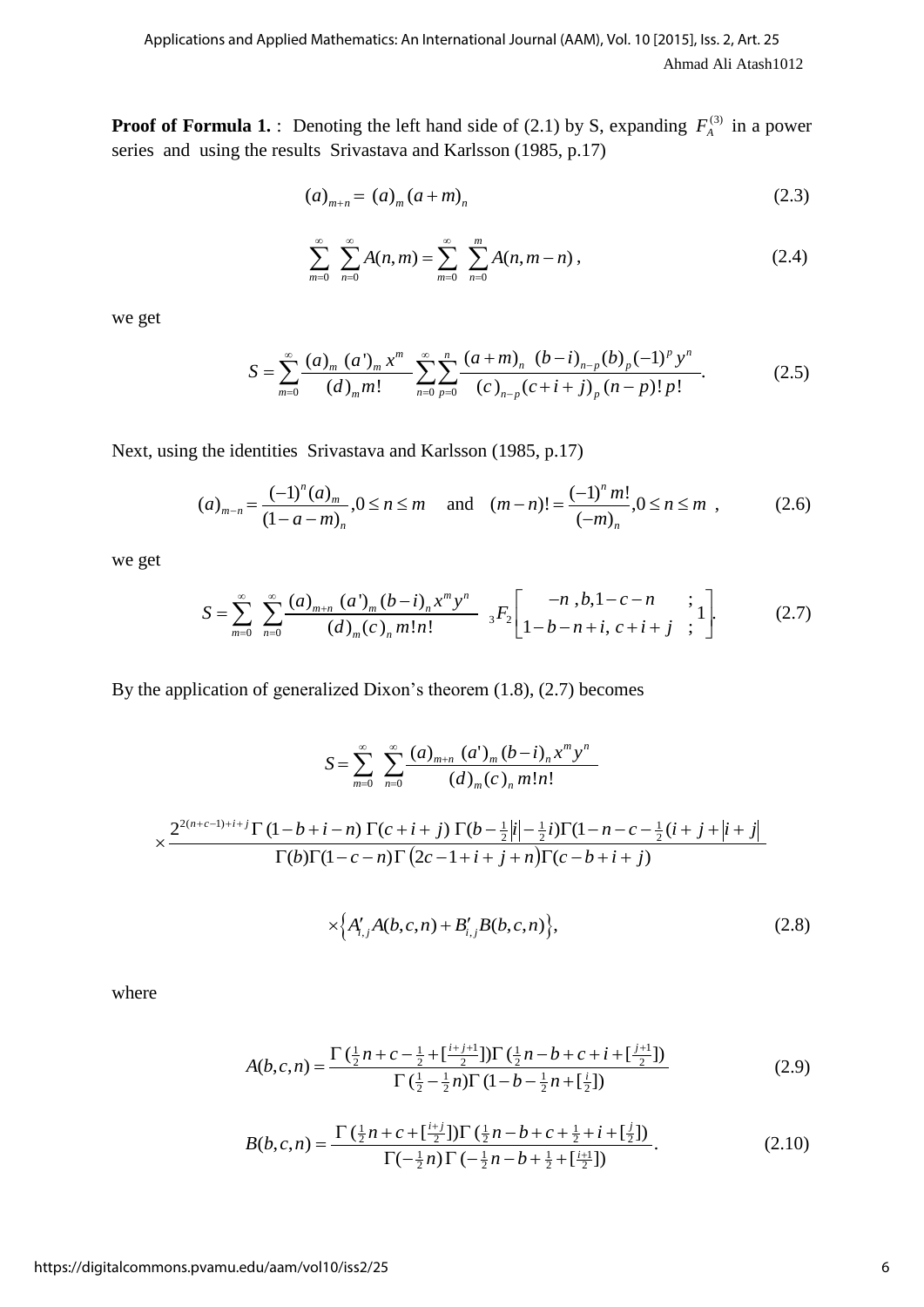The coefficients  $A'_{i,j}$ ,  $B'_{i,j}$  can be obtained from the coefficients  $A_{i,j}$ ,  $B_{i,j}$  by replacing  $a, c$  by  $-n, 1-c-n$ , respectively.

Now, separating (2.8) into even and odd powers, we get

$$
S = \sum_{m=0}^{\infty} \sum_{n=0}^{\infty} \frac{(a)_{m+2n} (a')_m (b-i)_{2n} x^m y^{2n}}{(d)_m (c)_{2n} m! (2n)!}
$$
  
\n
$$
\times \frac{2^{2(2n+c-1)+i+j} \Gamma(1-b+i-2n) \Gamma(c+i+j) \Gamma(b-\frac{1}{2}|i]-\frac{1}{2}i) \Gamma(1-2n-c-\frac{1}{2}(i+j+|i+j|))}{\Gamma(b) \Gamma(1-c-2n) \Gamma(2c-1+i+j+2n) \Gamma(c-b+i+j)}
$$
  
\n
$$
\times \{C_{i,j}A(b,c,2n)+F_{i,j}B(b,c,2n)\}
$$
  
\n
$$
+ \left(\sum_{m=0}^{\infty} \sum_{n=0}^{\infty} \frac{(a)_{m+2n+1} (a')_m (b-i)_{2n+1} x^m y^{2n+1}}{(d)_m (c)_{2n+1} m! (2n+1)!}\right)
$$
  
\n
$$
\frac{2^{2(c+2n)+i+j} \Gamma(i-b-2n) \Gamma(c+i+j) \Gamma(b-\frac{1}{2}|i]-\frac{1}{2}i) \Gamma(-2n-c-\frac{1}{2}(i+j+|i+j|))}{\Gamma(b) \Gamma(-2n-c) \Gamma(2c+i+j+2n) \Gamma(c-b+i+j)}
$$
  
\n
$$
\times \{E_{i,j}A(b,c,2n+1)+D_{i,j}B(b,c,2n+1)\}.
$$
  
\n(2.11)

$$
\frac{1}{\Gamma(-n)} = 0, \quad (n = 0, 1, 2, \cdots),
$$

where  $\Gamma$ () denotes the Gamma function, Srivastava and Karlsson (1985, p.16). We have seen from (2.11) that

$$
B(b, c, 2n) = A(b, c, 2n + 1) = 0.
$$

Therefore, (2.11) becomes

$$
S = \sum_{m=0}^{\infty} \sum_{n=0}^{\infty} \frac{(a)_{m+2n} (a')_m (b-i)_{2n} x^m y^{2n}}{(d)_m (c)_{2n} m!(2n)!}
$$

$$
\frac{2^{2(2n+c-1)+i+j}\Gamma(1-b+i-2n)\Gamma(c+i+j)\Gamma(b-\frac{1}{2}|i|-\frac{1}{2}i)\Gamma(1-2n-c-\frac{1}{2}(i+j+|i+j|-\frac{1}{2}i)\Gamma(1-c-2n)\Gamma(2c-1+i+j+2n)\Gamma(c-b+i+j)}{\Gamma(b)\Gamma(1-c-2n)\Gamma(2c-1+i+j+2n)\Gamma(c-b+i+j)}
$$

$$
\times C_{i,j} \frac{\Gamma(n+c-\frac{1}{2}+[\frac{i+j+1}{2}])\Gamma(n-b+c+i+[\frac{j+1}{2}])}{\Gamma(\frac{1}{2}-n)\Gamma(1-b-n+[\frac{i}{2}])}
$$

Since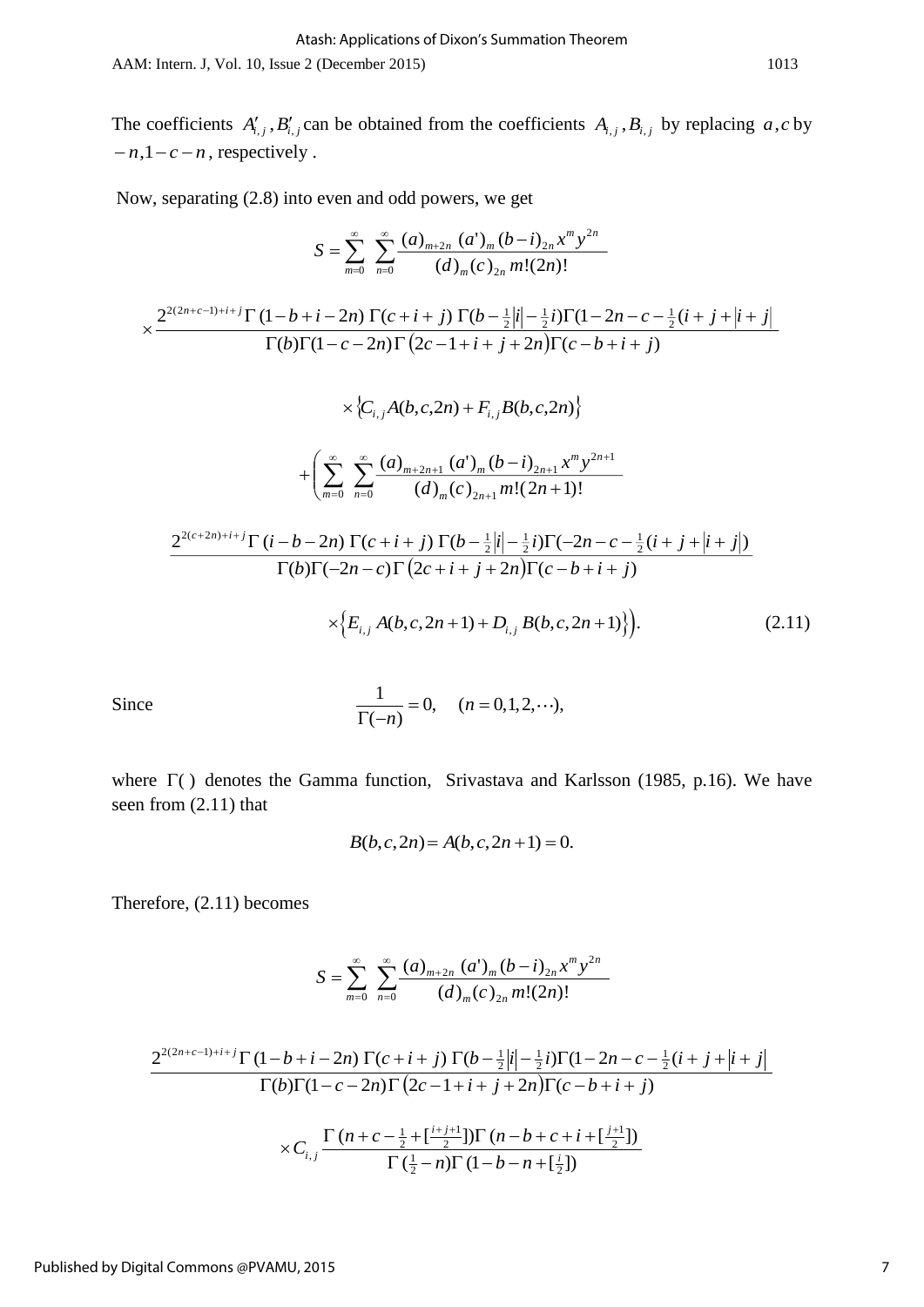Ahmad Ali Atash1014 Applications and Applied Mathematics: An International Journal (AAM), Vol. 10 [2015], Iss. 2, Art. 25

$$
+\sum_{m=0}^{\infty}\sum_{n=0}^{\infty}\frac{(a)_{m+2n+1}(a')_{m}(b-i)_{2n+1}x^{m}y^{2n+1}}{(d)_{m}(c)_{2n+1}m!(2n+1)!}
$$

$$
\frac{2^{2(c+2n)+i+j}\Gamma(i-b-2n)\Gamma(c+i+j)\Gamma(b-\frac{1}{2}|i|-\frac{1}{2}i)\Gamma(-2n-c-\frac{1}{2}(i+j+|i+j|))}{\Gamma(b)\Gamma(-2n-c)\Gamma(2c+i+j+2n)\Gamma(c-b+i+j)}\times D_{i,j}\frac{\Gamma(c+n+\frac{1}{2}+[\frac{i+j}{2}])\Gamma(1+n-b+c+i+[\frac{i}{2}])}{\Gamma(-\frac{1}{2}-n)\Gamma(-n-b+[\frac{i+1}{2}])}.
$$
(2.12)

Finally, in  $(2.12)$  if we use the results  $(1.13)-(1.15)$ , then after some simplification we arrive at the right hand side of (2.1). This completes the proof of formula 1. In exactly the same manner, formula 2 can also be proved.

#### **Remark 1.**

Taking  $x \rightarrow 0$  in (2.1) and (2.2), we deduce, respectively, the following extension formulas for Appell's functions  $F_2$  and  $F_3$ :

#### **Formula 3.**

$$
F_2(a,b-i,b;c,c+i+j; y, -y)
$$

$$
=\sum_{n=0}^{\infty}\frac{(a)_{2n}(b-i)_{2n}(-y^2/4)^n}{(c)_{2n}n!}
$$

$$
\times \frac{2^{2(2n+c-1)+i+j}\Gamma(1-b+i-2n)\Gamma(c+i+j)\Gamma(b-\frac{1}{2}|i|-\frac{1}{2}i)\Gamma(1-2n-c-\frac{1}{2}(i+j+|i+j|-\Gamma(b)\Gamma(1-c-2n)\Gamma(2c-1+i+j+2n)\Gamma(c-b+i+j)}{\Gamma(b)\Gamma(1-c-2n)\Gamma(2c-1+i+j+2n)\Gamma(c-b+i+j)}
$$

$$
\times C_{i,j} \frac{\Gamma(n+c-\frac{1}{2}+[\frac{i+j+1}{2}])\Gamma(n-b+c+i+[\frac{i+j}{2}])}{\Gamma(\frac{1}{2})\Gamma(1-b-n+[\frac{i}{2}])}
$$

$$
-\frac{ay}{2}\sum_{n=0}^{\infty}\frac{(a+1)_{2n}(b-i)_{2n+1}(-y^{2}/4)^{n}}{(c)_{2n+1}n!}
$$

$$
\times \frac{2^{2(c+2n)+i+j}\Gamma(i-b-2n)\Gamma(c+i+j)\Gamma(b-\frac{1}{2}|i|-\frac{1}{2}i)\Gamma(-2n-c-\frac{1}{2}(i+j+|i+j|))}{\Gamma(b)\Gamma(-2n-c)\Gamma(2c+i+j+2n)\Gamma(c-b+i+j)}
$$

$$
\times D_{i,j} \frac{\Gamma(\frac{1}{2}+n+c+\frac{i+j}{2}])\Gamma(1+n-b+c+i+\frac{i}{2}]}{\Gamma(\frac{1}{2})\Gamma(-n-b+\frac{i+j}{2}])}.
$$
(2.13)

**Formula 4.**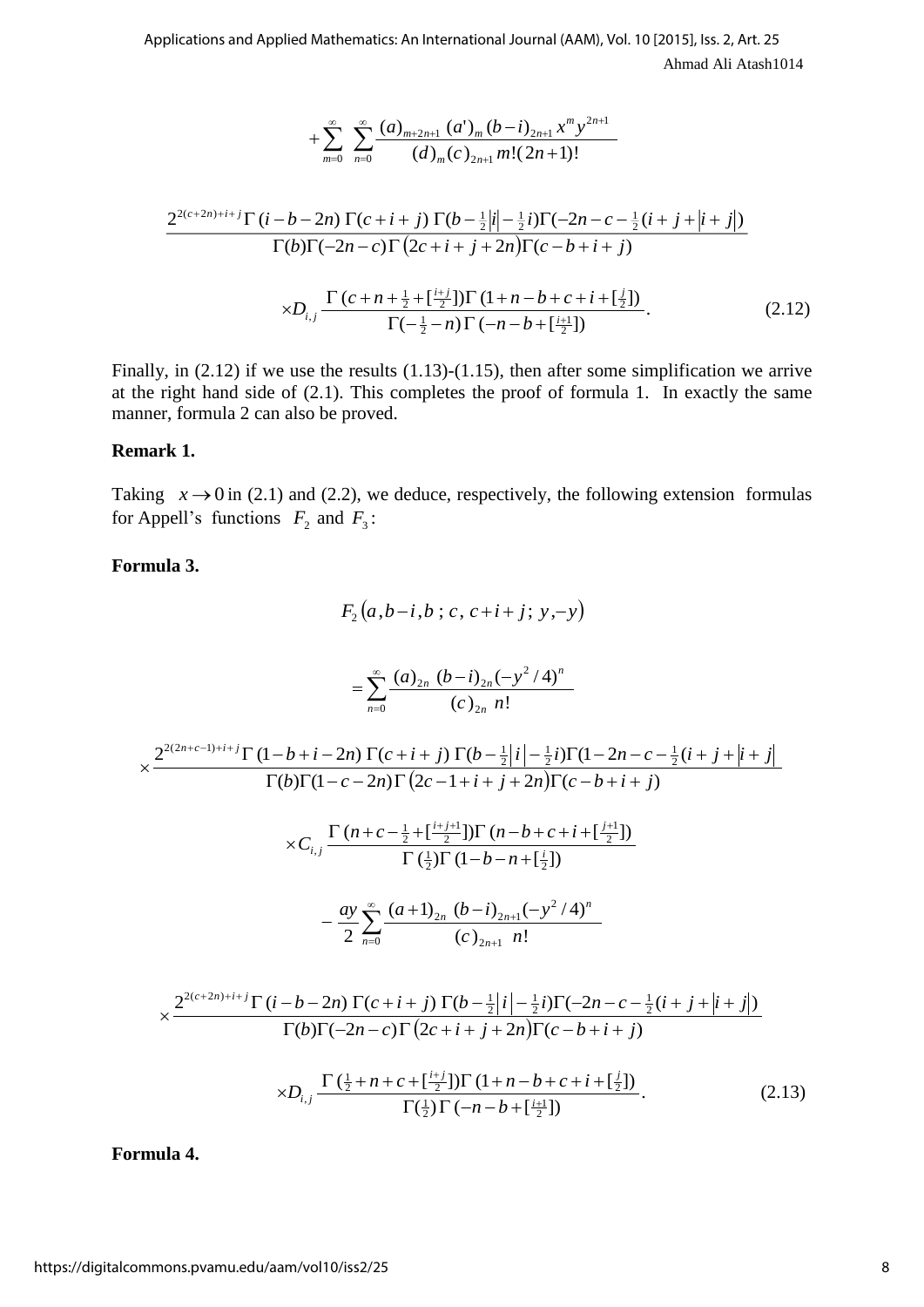$$
F_3(b-i,b, d-i-j, d; e; y, -y)
$$

$$
=\sum_{n=0}^{\infty}\frac{(b-i)_{2n}(d-i-j)_{2n}(-y^2/4)^n}{(e)_{2n} n!}
$$

$$
\times \frac{2^{-2d+i+j}\Gamma(1-b+i-2n)\Gamma(1-d-2n+i+j)\Gamma(b-\frac{1}{2}|i|-\frac{1}{2}i)\Gamma(d-\frac{1}{2}(i+j+|i+j|))}{\Gamma(b)\Gamma(d)\Gamma(1-2d+i+j-2n)\Gamma(1-b-d+i+j-2n)}
$$
  

$$
\times G_{i,j} \frac{\Gamma(\frac{1}{2}-d-n+\frac{i+j+1}{2})\Gamma(1-n-b-d+i+\frac{i+j}{2})}{\Gamma(\frac{1}{2})\Gamma(1-b-n+\frac{1}{2})}
$$
  

$$
-\frac{y}{2e} \sum_{n=0}^{\infty} \frac{(b-i)_{2n+1}(d-i-j)_{2n+1}(-y^2/4)^n}{(e+1)_{2n} n!}
$$
  

$$
\times \frac{2^{-2d+i+j}\Gamma(i-b-2n)\Gamma(i+j-d-2n)\Gamma(b-\frac{1}{2}|i|-\frac{1}{2}i)\Gamma(d-\frac{1}{2}(i+j+|i+j|))}{\Gamma(b)\Gamma(d)\Gamma(i+j-2d-2n)\Gamma(i+j-b-d-2n)}
$$
  

$$
\times H_{i,j} \frac{\Gamma(\frac{1}{2}-n-d+\frac{i+j}{2})\Gamma(1-n-b-d+i+\frac{i+j}{2}])}{\Gamma(\frac{1}{2})\Gamma(-n-b+\frac{i+j}{2}])}.
$$
 (2.14)

The coefficients  $C_{i,j}$ ,  $D_{i,j}$  can be obtained from the coefficients  $A_{i,j}$ ,  $B_{i,j}$  by replacing  $a, c$  by  $-2n, 1-c-2n$  and  $-2n-1, -c-2n$  respectively and the coefficients  $G_{i,j}$ ,  $H_{i,j}$  can be obtained from the coefficients  $A_{i,j}$ ,  $B_{i,j}$  by replacing a by  $-2n$  and  $-2n-1$ , respectively.

#### **Remark 2.**

It is interesting to mention here that, the results (2.13) and (2.14) are a generalization of the following well-known transformations due to Bailey (1953, p.239) :

$$
F_2[a, b, b; c, c; y, -y] = {}_4F_3\left[\frac{1}{2}a, \frac{1}{2}a + \frac{1}{2}, b, c - b; c, \frac{1}{2}c, \frac{1}{2}c + \frac{1}{2}; y^2\right]
$$
(2.15)

and

$$
F_3[b, b, d, d; e; y, -y] = {}_4F_3\left[\begin{array}{c}b, d, \frac{1}{2}(b+d), \frac{1}{2}(b+d+1); \\ \frac{1}{2}e, \frac{1}{2}e+\frac{1}{2}, b+d \end{array}; y^2\right].
$$
 (2.16)

## **3. Applications**

Taking  $i = j = 0$  in (2.1) and (2.2) and using the results (1.10)-(1.13), we get

$$
F^{(3)}_A\big(a,a',b,b\ ; d,\, c,\, c\,;\, x\ ,y,-y\big)
$$

9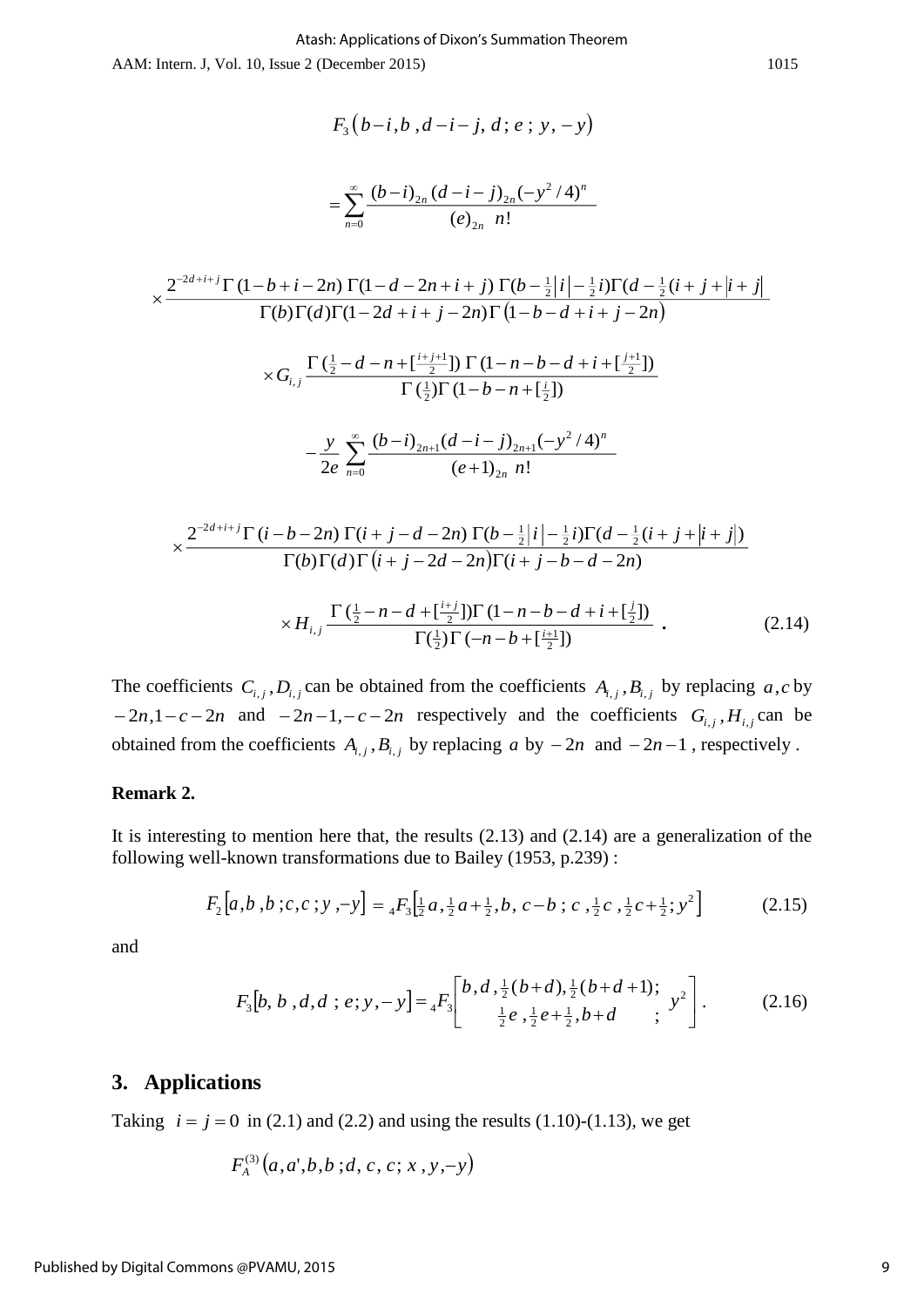Ahmad Ali Atash1016 Applications and Applied Mathematics: An International Journal (AAM), Vol. 10 [2015], Iss. 2, Art. 25

$$
=X \begin{bmatrix} 1:2;1 \begin{bmatrix} a: b,c-b; a'; y^2 \\ 0:3;1 \end{bmatrix} - :c, \frac{1}{2}c, \frac{1}{2}c + \frac{1}{2};d; \frac{1}{4}, \frac{1}{4} \end{bmatrix}
$$
(3.1)

$$
F_B^{(3)}(a,b,b,c,d,d;e;x,y,-y)
$$
  
=  $X \begin{bmatrix} 0:4;2 \\ 1:1;0 \end{bmatrix} e$ :  $(b+d, \frac{1}{2}(b+d, \frac{1}{2}(b+d+1);a,c; 4y^2,x), (3.2)$ 

respectively .

Further, taking  $c = 2b$  in (3.1), we get

$$
F_A^{(3)}(a, a', b, b; d, 2b, 2b; x, y, -y)
$$
  
=  $X \begin{bmatrix} 1:1:1 \\ 0:2:1 \end{bmatrix} \begin{bmatrix} a: b: a'; y^2 \\ -:2b, b+\frac{1}{2}:d: \end{bmatrix} \begin{bmatrix} 1:1 \\ 4 \end{bmatrix}$  (3.3)

Taking  $i = 1, j = 0$  in (2.1) and (2.2) and using the results (1.10)-(1.15), we get

$$
F_A^{(3)}(a, a', b-1, b; d, c, c+1; x, y, -y)
$$
  
=  $X \begin{bmatrix} 1:2; 1 \end{bmatrix} \begin{bmatrix} a: b, c-b+1: a'; \frac{y^2}{4}, x \end{bmatrix}$   
+  $\frac{a(b-1)y}{2c} X \begin{bmatrix} 1:2; 1 \end{bmatrix} \begin{bmatrix} a+1: b, c-b+2: a'; \frac{y^2}{4}, x \end{bmatrix}$   
+  $\frac{a(b-1)y}{2c} X \begin{bmatrix} 1:2; 1 \end{bmatrix} \begin{bmatrix} a+1: b, c-b+2: a'; \frac{y^2}{4}, x \end{bmatrix}$  (3.4)

$$
F_B^{(3)}(a, b-1, b, c, d-1, d \,; e; x, y, -y)
$$

$$
= X \begin{bmatrix} 0:4; 2 \begin{bmatrix} -:b,d, \frac{1}{2}(b+d), \frac{1}{2}(b+d-1); a,c; \\ 1:1; 0 \end{bmatrix} e : b+d-1 ; -; 4y^2, x \end{bmatrix}
$$
  
+ 
$$
\frac{(1-b-d)y}{e} X \begin{bmatrix} 0:4; 2 \begin{bmatrix} -:b,d, \frac{1}{2}(b+d), \frac{1}{2}(b+d+1); a,c; \\ 1:1; 0 \end{bmatrix} e+1 : b+d-1 ; -; 4y^2, x \end{bmatrix}, (3.5)
$$

respectively.

Further, taking  $c = 2b - 1$  in (3.4), we get

$$
F_A^{(3)}(a, a', b-1, b; d, 2b-1, 2b; x, y, -y)
$$
  
=  $X \begin{bmatrix} 1:1:1 \\ 0:2:1 \end{bmatrix} \begin{bmatrix} a: b: a'; y^2 \\ -:2b-1, b+\frac{1}{2}:d; \frac{1}{4} \end{bmatrix}$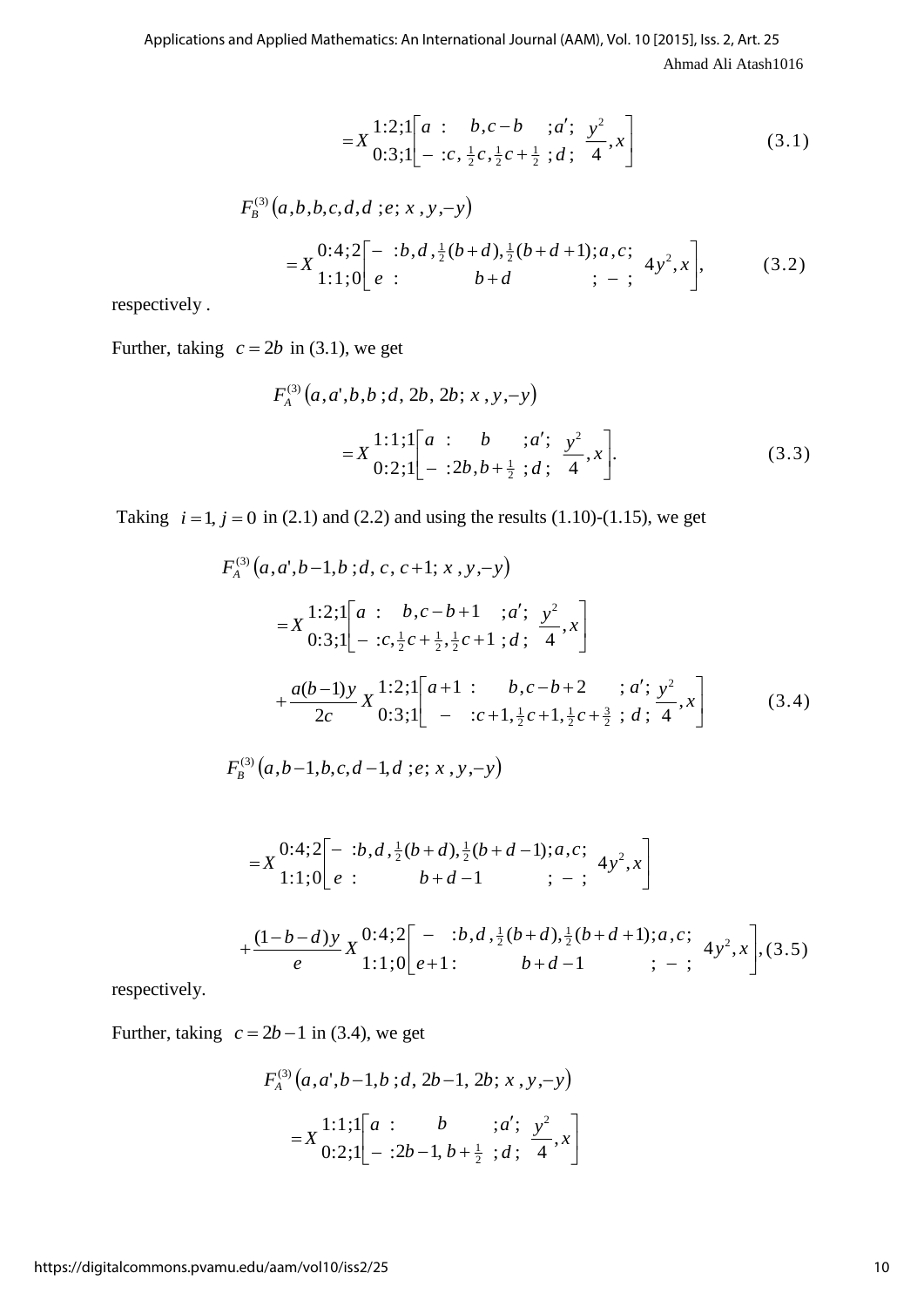AAM: Intern. J, Vol. 10, Issue 2 (December 2015) 1017

$$
+\frac{a(b-1)y}{2(2b-1)}\chi_{0:2;1}^{1:1;1}[a+1: b; a'; \frac{y^2}{4}, x].
$$
\n(3.6)

Similarly, other results can also be obtained.

#### **4. Conclusion**

We conclude our present investigation by remarking that the main results established in this paper can be applied to obtain a large number of transformation formulas for the Lauricella's functions  $F_A^{(3)}$  and  $F_B^{(3)}$  of three variables and Appell's functions  $F_2$  and  $F_3$  in terms of Exton's double hypergeometric series and generalized hypergeometric function. Further, in the extension formulas (1) and (3), if we take  $c = 2b$ , then we can obtain a new extension formula for Lauricella's function  $F_A^{(3)}(a, a', b-i, b; d, 2b, 2b+i+j; x, y, -y)$  and Appell's function  $F_2(a, b-i, b; 2b, 2b+i+j; y, -y)$ . Also, many special cases of these extension formulas can be obtained in terms of Exton's double hypergeometric series and generalized hypergeometric function.

#### *Acknowledgments*

*The author is highly grateful to the anonymous referees and the Editor-in-Chief Professor Aliakbar Montazer Haghighi for useful comments and suggestions towards the improvement of this paper.* 

#### **REFERENCES**

- Bailey, W. N. (1932). *Generalized Hypergeometric Series*, Cambridge University Press, Cambridge.
- Bailey, W. N. (1953). On the sum of terminating  ${}_{3}F_{2}(1)$ . *Quart. J. Math. Oxford*, (2) 4: 237-240.
- Exton, H. (1982). Reducible double hypergeometric functions and associated integrals*. An Fac. Ci. Univ. Porto*, 63(1-4) : 137-143.
- Kim, Y.S., Rathie, A.k. and Choi, J. (2010). Summation formulas derived from the Srivastava's triple hypergeometric series  $H_c$ . *Commun. Korean Math. Soc.*, 25(2): 185-191.
- Lavoie, J. L., Grondin, F., Rathie, A.K. and Arora, K. (1994). Generalizations of Dixon's theorem on the sum of a  ${}_{3}F_{2}$ . Math. Comp. 62( 205) : 267-276.
- Lee, S. W. and Kim, Y. S. (2010).An extension of the triple hypergeometric series by Exton. *Honam Mathematical* J., 32(1) : 61-71.
- Rainville, E.D. (1960). *Special Functions*, The Macmillan Company, New York.
- Shekhawat, N*.* (2012). On two summations due to Ramanujan and their generalization*. Advances in Computational Mathematics and its Applications,* 2(1) : 237-238 Copyright ©World Science Publisher, United States www.worldciencepuplisher.org.
- Shekhawat, N. and Thakore, V. (2013). On one of summations due to Ramanujan and its Generalization. *Advances in Computational Mathematics and its Applications,* 2(4) : 339-34. Copyright © World Science Publisher United States www.